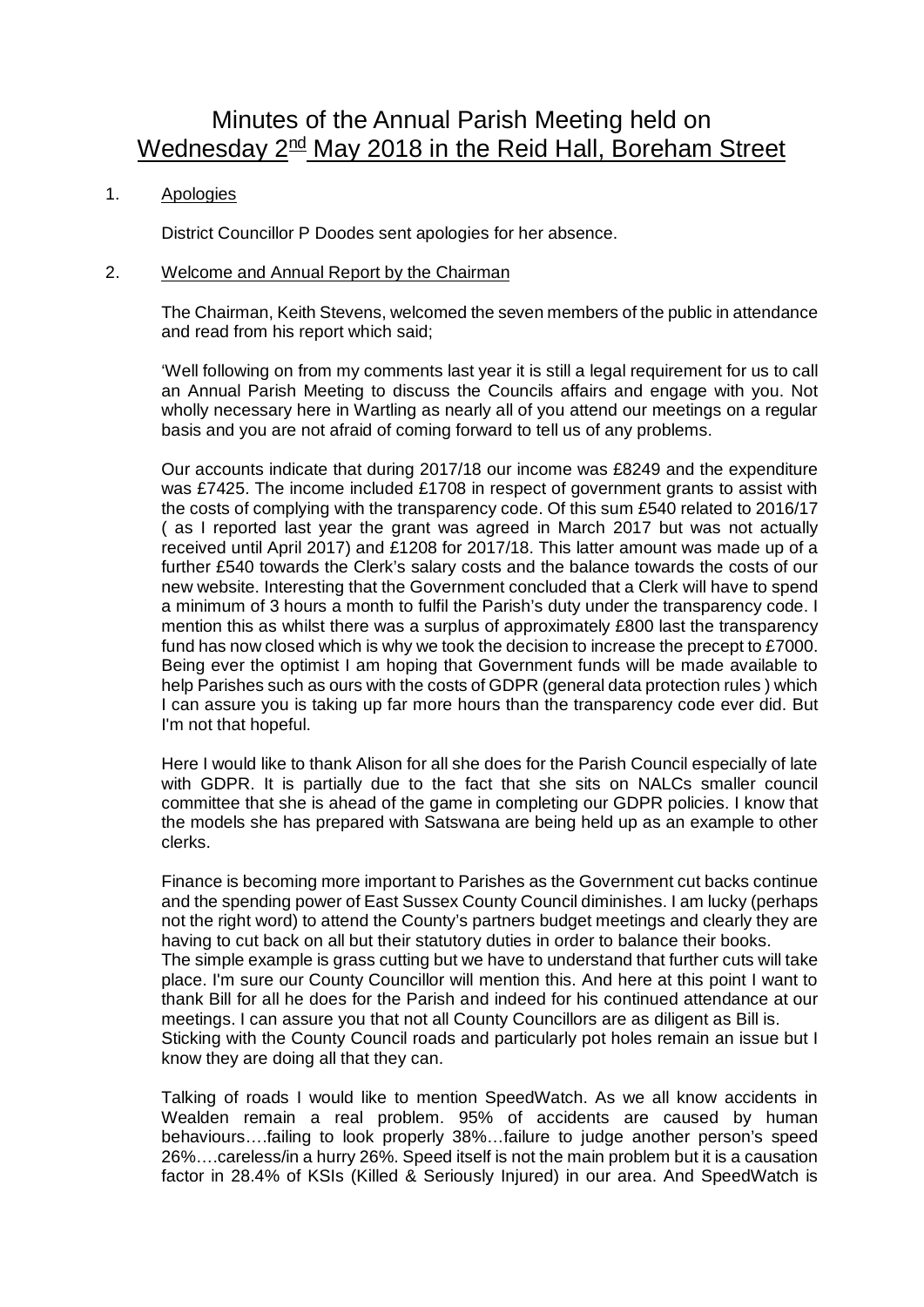helping to prosecute offenders by not only reporting speeding but also the use of mobile phones and not wearing seat belts. I know SpeedWatch has its critics but anything that can be done to help reduce the Fatal Four…..drink/drugs..mobile phones..speeding..no seatbelts..has to be good. So thank you Richard and all your team members for all that they do. Training is taking place on the 1st June at the Reid Hall so if you are interested speak to Richard.

Planning always remains an issue but for the most part Wealden has agreed with our comments…..or at least the applicant has by amending their plans. And that is an important factor….when we object we explain why we are objecting not just because we don't like it…..yes sometimes we don't like it but that is not a reason for objecting. We still await the new Wealden Local Plan.....which has the attention of Government and many other districts in the land. Wealden is looking at the environmental and putting it before housing numbers. So the evidence has to be able to stand up to scrutiny and it is that evidence that is taking time as it has to be checked by all the experts. And it will come as no surprise that every expert seems to have a different view. Anyway on planning a big thank you to the Councillors involved but also to those of you who attend the committee meetings.

And lastly this time next year will be election time. I hope all existing councillors Richard, Chris, Denise and Will will remain and that one or two others might step forward and join us'

# 3. Report from County and District Councillors

District Councillor P Doodes sent a written report in which she said;

'I apologise for not being able to attend the AGM this year, due to a family holiday booked some months ago. I think this is the first AGM I have missed since 2003.

# Some positive messages

- 9 out of 10 Wealden Residents like living here and 3/4 are satisfied with the way the Council runs things.
- Wealden carries out a b-annual telephone survey to measure performance against national councils. This monitoring gives WDC a statistically accurate picture of the views of our residents. Our ratings are 8% higher than the national average.
- Our operating costs have been reduced by £600,000 per annum thanks to the rental income from the Vicarage Fields Shopping centre which WDC purchased last year. This represents a 4.2% improvement on the return the council could make through Treasury investment, and is already making a difference to the councils finances
- The new crematorium, which is expected to contribute over 900K to revenue by 2022/23 is on target and should be completed by December 2018
- Wealden maintains Free Car Parking so as to support local businesses in our market towns.

# Waste

Wealden has climbed 23 places in the national recycling league table, currently ranked 62 out of 350 English Local Authorities. We hope to further improve this position. Our new waste contract is currently out to tender.

Wealden's recycling rate is the best in East Sussex with 51.0% of waste being recycled. An additional 48% of waste is sent to the incinerator at Newhaven where it is turned into electricity. Less than 1% of all Wealden's waste is sent to landfill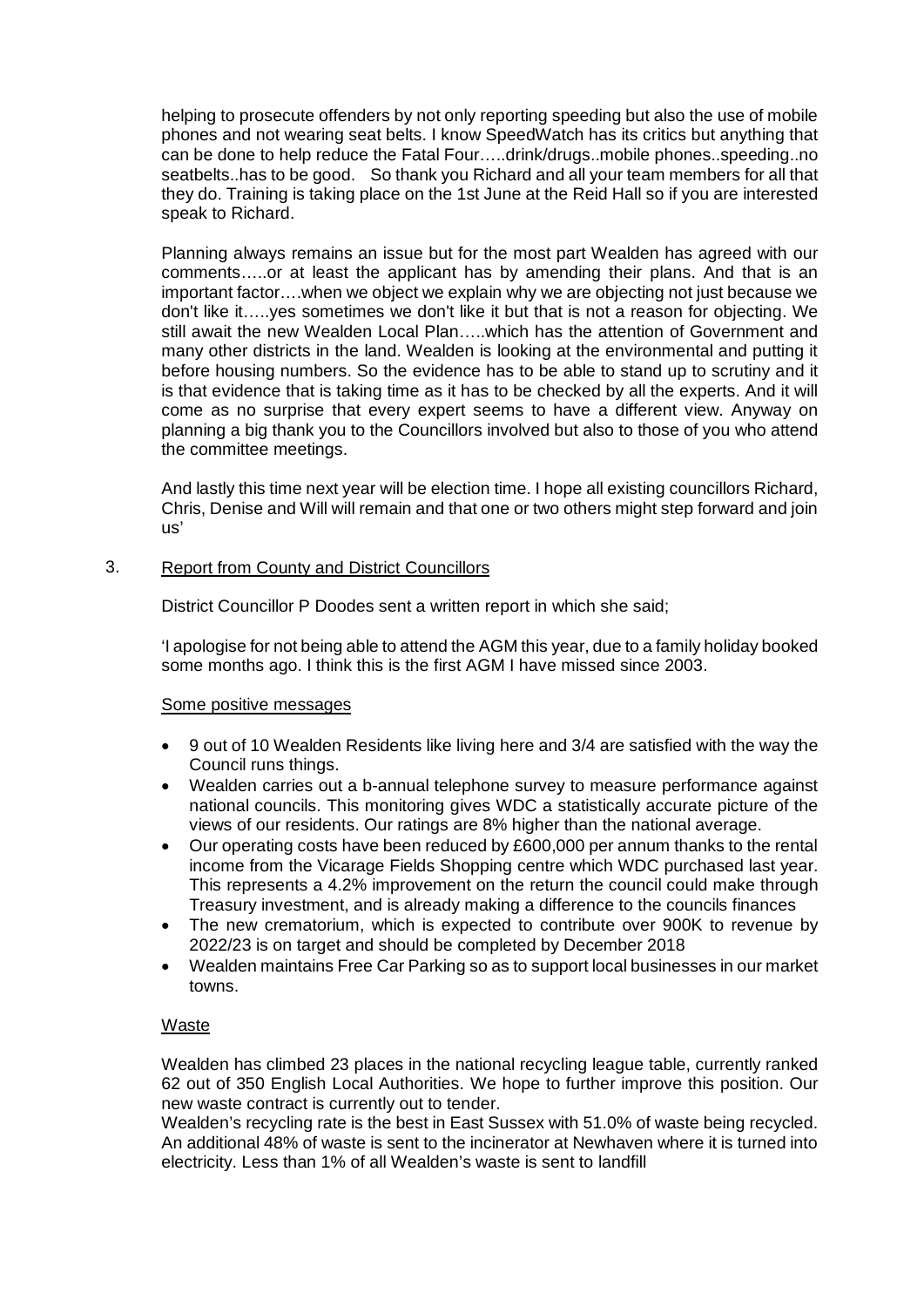# **Litter**

WDC supported the Community Clean up day by giving those parishes that were holding an event, sacks, litter picks, gloves and high viz jackets. All the litter collected by the community was picked up and disposed of by Wealden promptly. (Just for information – Hooe's haul was 26 bags of rubbish, the majority of which, if not all, was thrown from vehicles passing through)

## Big Switch

WDC continues to assist residents in getting the best deal for their power through joining together to get better rates. In 2017 953 households switched in the Council's Big Wealden Switch campaign with ichooser, enjoying an average saving of £228 a year on their domestic bills. Collectively residents saved £217,549

#### Wealden Local Plan

I am aware that information is being updated almost daily and so I am refraining from reporting as i am sure that Keith will have up to date knowledge at the meeting. However, when I am back I will send an up to the minute report to Alison which I am sure she will circulate to you all.

I can tell you that it is hoped the Plan will go to the Full Council meeting in July

## Council Tax

WDC reluctantly increased council tax by £5.00 a year or 2.7% for the average band D property. The government grant, through the Revenue Support Grant has been reduced each of the past few years and has now done altogether, hence the need to raise more locally

#### At Wealden

At Wealden I have the role of Vice Chairman of the Council, now for the third year. I serve on the Overview and Scrutiny Committee which holds the Cabinet to account; the Public Health and Public Safety Portfolio Holder Advisory Group, which advises the Portfolio Holder; from time to time I am also part of small task and finish groups which deal with the day to day aspects of the organisation.

In addition to holding the Cabinet to account and scrutinising the decisions of Wealden, the Overview and Scrutiny Committee also has the power to call in and scrutinise the work of other agencies. During the year we have again questioned, amongst others, the Police and the Fire Service.

#### In Wartling

My high profile activities this year have been around:

- Rubbish and Non Collections, I am grateful to say missed bins in Wartling are fewer than before although there is still an ongoing problem with garden waste collection in the centre of Wartling which we are trying to resolve. We cannot understand how the general waste crew are able to collect regularly whilst the garden waste crew find it so difficult. Perhaps it is something to do with badly parked vehicle reducing access. Whatever the reason, we shall overcome!
- Fly tips have been dealt with quickly and efficiently, however tips on The Horse Walk continue to cause problems.
- Road Safety Anti social driving and speeding vehicles. Unfortunately drivers are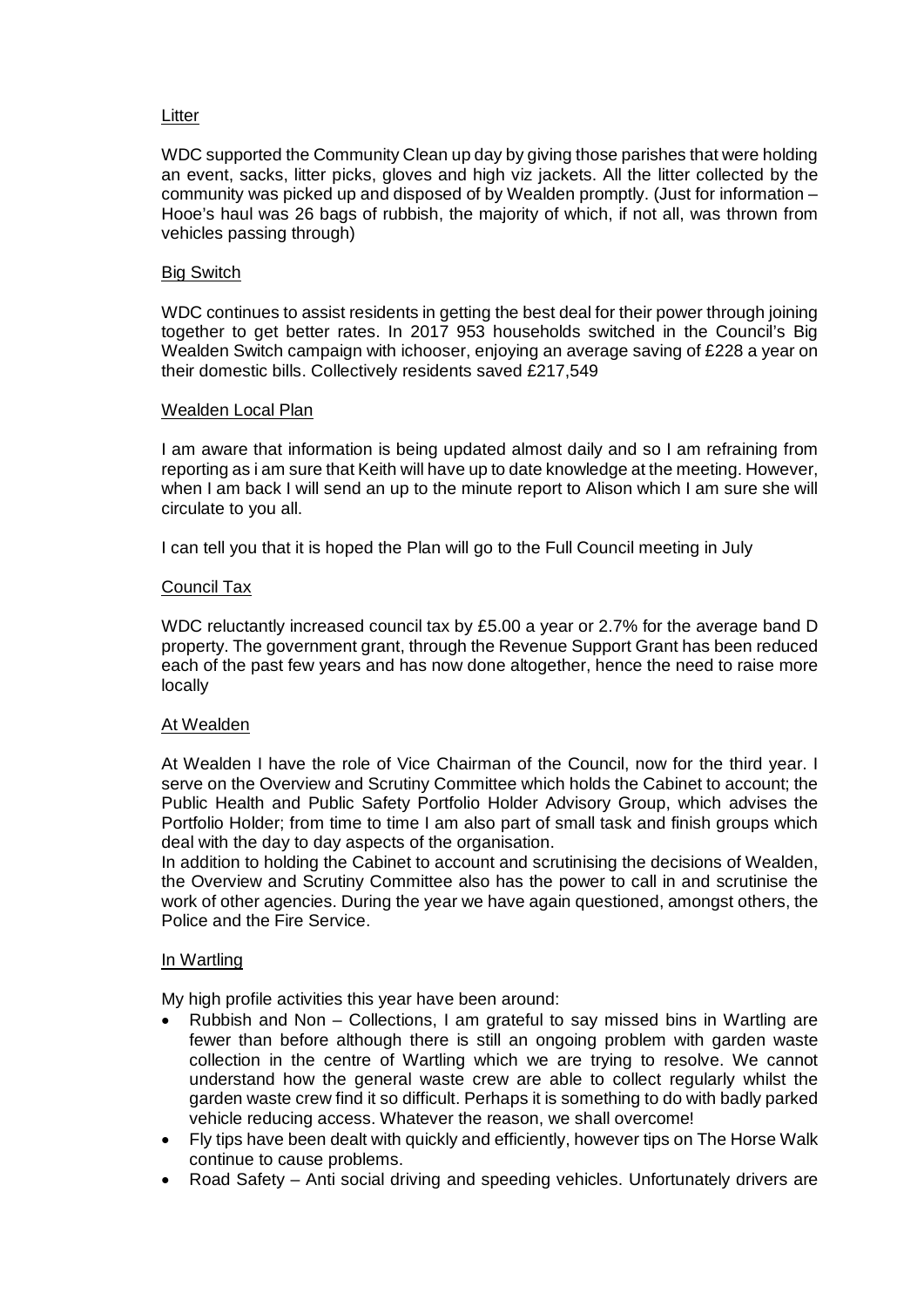particularly selfish when using rural roads and I envisage this task will continue indefinitely, but that is no excuse for not continuing to try to reduce speeding etc.

- Neighbourhood Policing Disappearing PCSO's and reducing neighbourhood policing is something that I am and will continue to lobby against.
- Much of the work I carry out locally is confidential as it is on a one to one basis. This is most rewarding as I can help individuals and very often make a difference. Whilst I cannot tell you about individual cases I can say the topics covered have included:
	- 1. Assisting with planning matters
	- 2. Accessing benefits for those finding it increasingly difficult to afford to stay in their own home
	- 3. Accessing Social Care and obtaining help with attending hospital and Doctor appointments
	- 4. Signposting those people who find it difficult to understand official literature and helping to fill in forms

I am privileged to have represented Wartling on Wealden District Council since 2003. Thank you for your welcome and continued support. I enjoy working with Wartling PC, have forged a close working relationship with County Councillor Bill Bentley which I value and am always amazed and delighted at the way I am accepted, included and supported by the people who live in the Parish.

I am really sorry not to be with you at the AGM, I will make sure that I catch up with the Parish Council Chairman and Vice Chairman on my return and deal with any concerns that are raised. Please continue to contact me should you have an issue with which you feel I could help'.

County Councillor B Bentley sent a written report which said;

'My annual report this year includes a summary of achievements and outlines future challenges. 2017 was an election year, although the geographical boundaries of the County Council Division changed, I am grateful that electors chose to re-elect me for a further term as your County Councillor. Following the election in May my Cabinet role changed, after 12 years leading Adult Social Care the Leader of the Council, Keith Glazier asked me to take on a new responsibility as Lead Cabinet Member for Communities and Safety. This is a broad portfolio that includes: Archives and Records, Community Safety, Coroner services, Emergency Planning, Gypsies and Travellers, Libraries, Registration Services, Road Safety, Trading Standards and links with the Voluntary Sector.

It has been well reported in news stories that significant increases in costs and demand for social care continues to put pressures on Adults and Children's care services across the country, given East Sussex's unique age profile this will continue to be the most challenging issue that the council will face going forward. We continue to lobby government for a fairer funding formula to ensure that we can provide care for vulnerable people without closing services that are highly valued by residents or asking residents to pay more and more council tax. This year the council is making £17M of savings to balance the budget and in the next 2 years will need to save £31M more so working with Government to find a funding solution from 2021 is now critical.

This year I was elected as Chairman of the Sussex Police and Crime Panel which oversees the work of the Police & Crime Commissioner. Residents valued the Neighbourhood Policing teams and when the 2020 Policing Plan made changes missed this type of visible policing. The Panel have been working hard with the Commissioner, Katy Bourne to see new local policing initiatives introduced in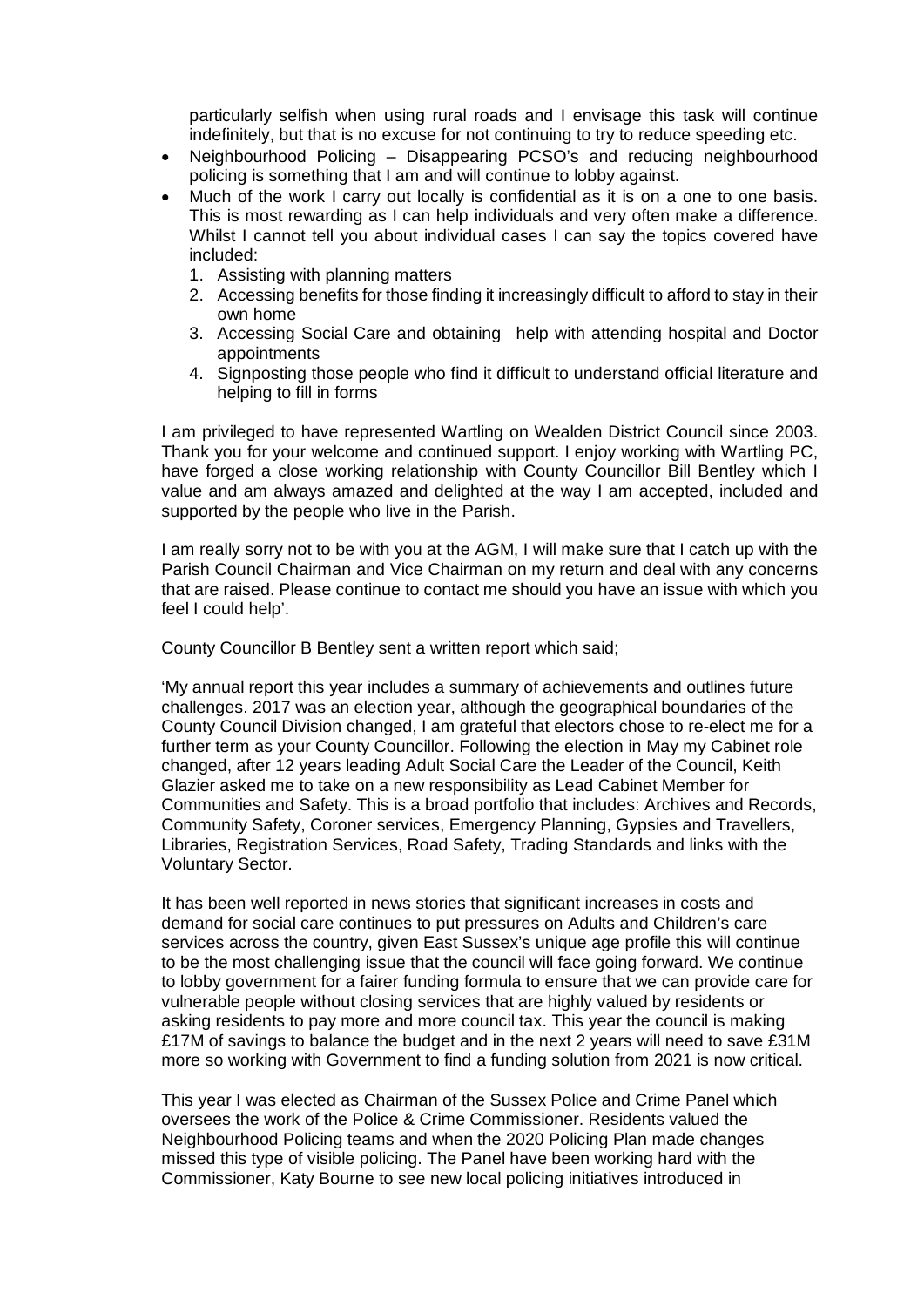response to public consultation earlier this year.

Increasingly Policing work is now carried out with regional policing partners in Surrey, Hampshire and Thames Valley. I have therefore led the creation of a regional body to give oversight for these types partnerships. In time this will lead to a national group to lobby the Home Secretary about policing issues on behalf of the community.

I am also pleased to report that I have been appointed as East Sussex Armed Forces Champion supporting serving personnel, Veterans and Cadets across the County; a new responsibility that I am proud to take on.

I would like to thank the residents and businesses within the parish for their continued help and support. I would also like to thank the chairman, councillors and parish clerk for their help during the past year. Parish, District and County Councillors working together have proved an effective team in supporting the needs of residents. A positive outcome which I hope will continue for many years.

#### Summary of County Council achievements 2017/18

This summary sets out some of the key achievements of East Sussex County Council in 2017/18 (up to February 2018) under the four strategic priorities of the Council. The Council Plan provides further detail of these priorities at: www.eastsussex.gov.uk/yourcouncil/about/keydocuments/councilplan/default.htm. The Council Plan for 2018/19 will be on our website from 1st April 2018.

#### Driving sustainable economic growth

East Sussex County Council (ESCC) is one of seven local authorities that have formed a partnership called Transport for the South East (TfSE). The new partnership brings together the area's 16 transport authorities and a range of other organisations to work directly with the Department for Transport. TfSE is currently operating in shadow form but intends to secure full Government backing and statutory powers. At the first meeting of TfSE in June 2017, partners elected Cllr Keith Glazier, Leader of East Sussex County Council as chairman.

Companies in East Sussex are now able to benefit from a new £2 million grants and business support service, aimed at boosting the county's economy. South East Business Boost offers grants of between £1,000 and £10,000 to existing small and medium sized businesses and start-ups for capital projects to help them grow and expand operations. So far £300,000 of grants have been awarded which will bring in over £850,000 in match funding. In addition, £227.4 million has been spent with local suppliers over the last 12 months; 55.8% of total Council spend.

East Sussex Highways, our partnership which looks after the roads, pavements, street lights, grass and winter maintenance won a number of prestigious awards during 2017/18. The customer service team won a silver award at the UK Customer Experience Awards and gold at the European Contact Centre and Customer Service Awards, following their introduction of a new more personalised way of working and a high-tech software system which has seen average call response times slashed from 90 seconds to just nine. In addition East Sussex Highways has been recognised for its work to boost skills in the area, with work in schools and a clear commitment to apprenticeships.

Over 150 carriageway asset improvement schemes were delivered in the first threequarters of 2017/18. The continued investment by the County Council into highway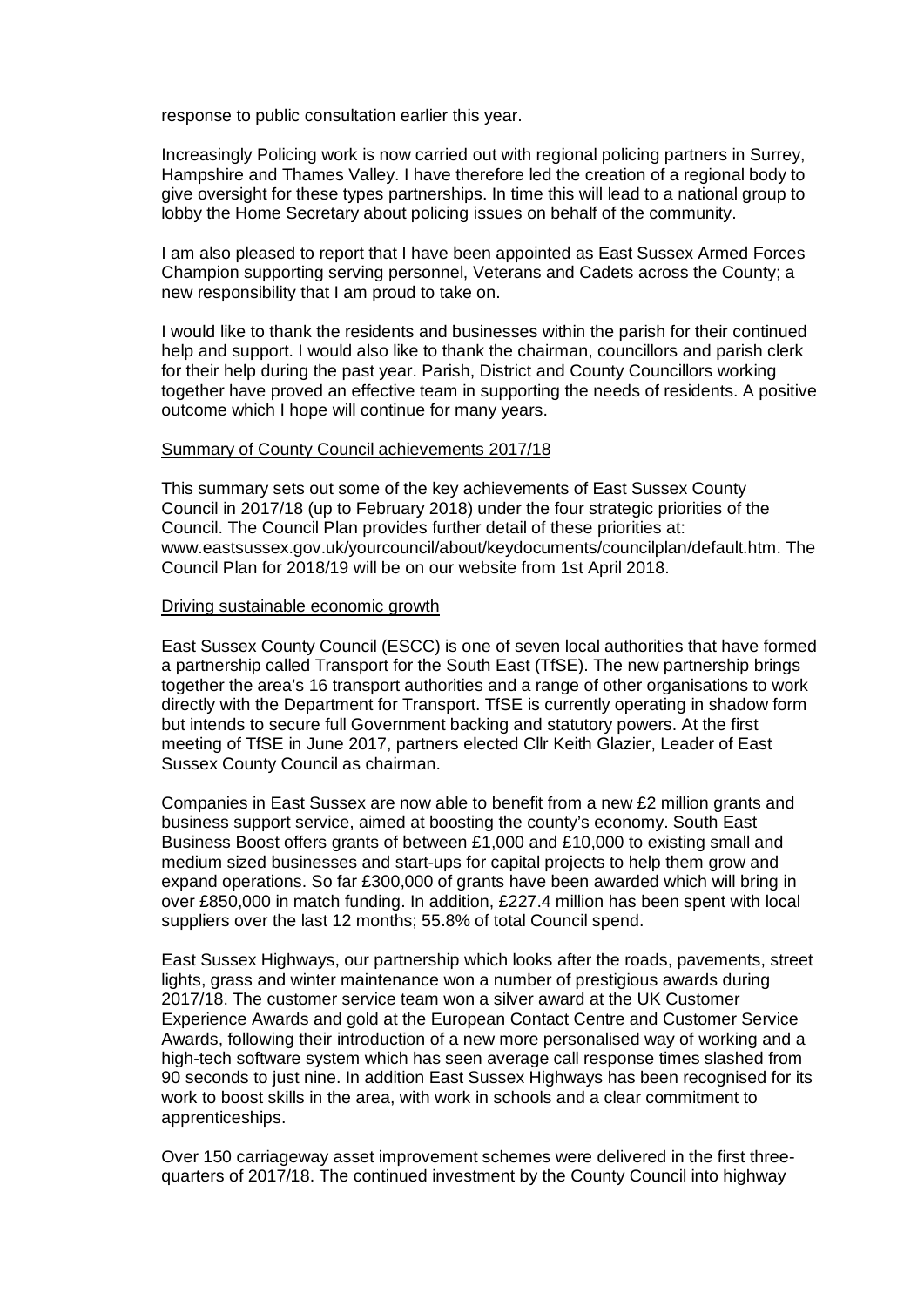maintenance, and specifically the resurfacing of roads, has stemmed the rate of deterioration and maintained road conditions across the county at an acceptable and affordable level. The condition of A, B and C roads across the county have largely remained stable, and as anticipated when Cabinet approved the current investment strategy in 2013. The additional £10m invested in rural lanes, also approved by Cabinet in 2013, has resulted in a noticeable improvement of unclassified roads across the county.

A number of large scale infrastructure projects have also been progressed, including the Newhaven Port Access Road, improvements to Terminus Road in Eastbourne and funding secured to build a new two-lane bridge to replace the current one-lane Exceat Bridge over the Cuckmere river.

Our e-Sussex project to rollout faster broadband in previously isolated areas has continued to improve access to services, jobs and education. Over 70,000 premises have been connected during our first and second contracts. A final phase of works is being procured with the aim to connect as close to 100% of premises in the county as possible.

There was a further improvement in the percentage of secondary schools judged by Ofsted (as at August 2017) to be good or outstanding to 77.8% from 74.1% at the end of 2016/17. The Early Years Improvement Team has also worked with providers, such that 96% of all East Sussex early years settings are graded good or outstanding, up from 76% in 2013. Work continues through our new Excellence for All 2017-2019 strategy to raise standards across all our educational settings. In addition, ESCC was successful in securing funding from the Government's Strategic School Improvement Fund to set up a Secondary Inclusion Partnership which will see county schools working together to share expertise with a focus on disadvantaged pupils and those with special educational needs.

In July 2017, ESCC welcomed funding of nearly £12 million for the arts, announced by Arts Council England for seven projects across the county. This includes funding for Glyndebourne to support its education and outreach work, for the de La Warr Pavilion in Bexhill to promote visual arts, for the Towner Art Gallery in Eastbourne and the Jerwood Gallery in Hastings.

#### Keeping vulnerable people safe

In June 2017, the Safer East Sussex Partnership launched a new pilot scheme called 'Ask Me'. The scheme widens opportunities for survivors of domestic abuse to access the help they need from their communities. It provides free domestic abuse training for people to become 'ask me ambassadors' who can respond to a disclosure of domestic abuse, and know where to signpost people for help. 16 Days of Action for the Elimination of Violence Against Women ran from 25 November 2017. Over the 16 days a range of organisations and individuals came together to work to end all forms of violence against women

ESCC's Children's Services Department was runner up in the Social Worker of the Year Awards 2017 in the category of Best Social Work Employer. The Council's submission highlighted our achievements in supporting staff to create a high quality, sustainable system that secures the best outcomes for children and young people. ESCC were successful in securing a £174,000 Warm and Healthy Homes grant from National Energy Action and £440,000 from the Warm Homes Fund to enable eligible vulnerable individuals to benefit from significant home improvements to help them keep warm in cold weather. This means over £1 million in external fuel poverty funding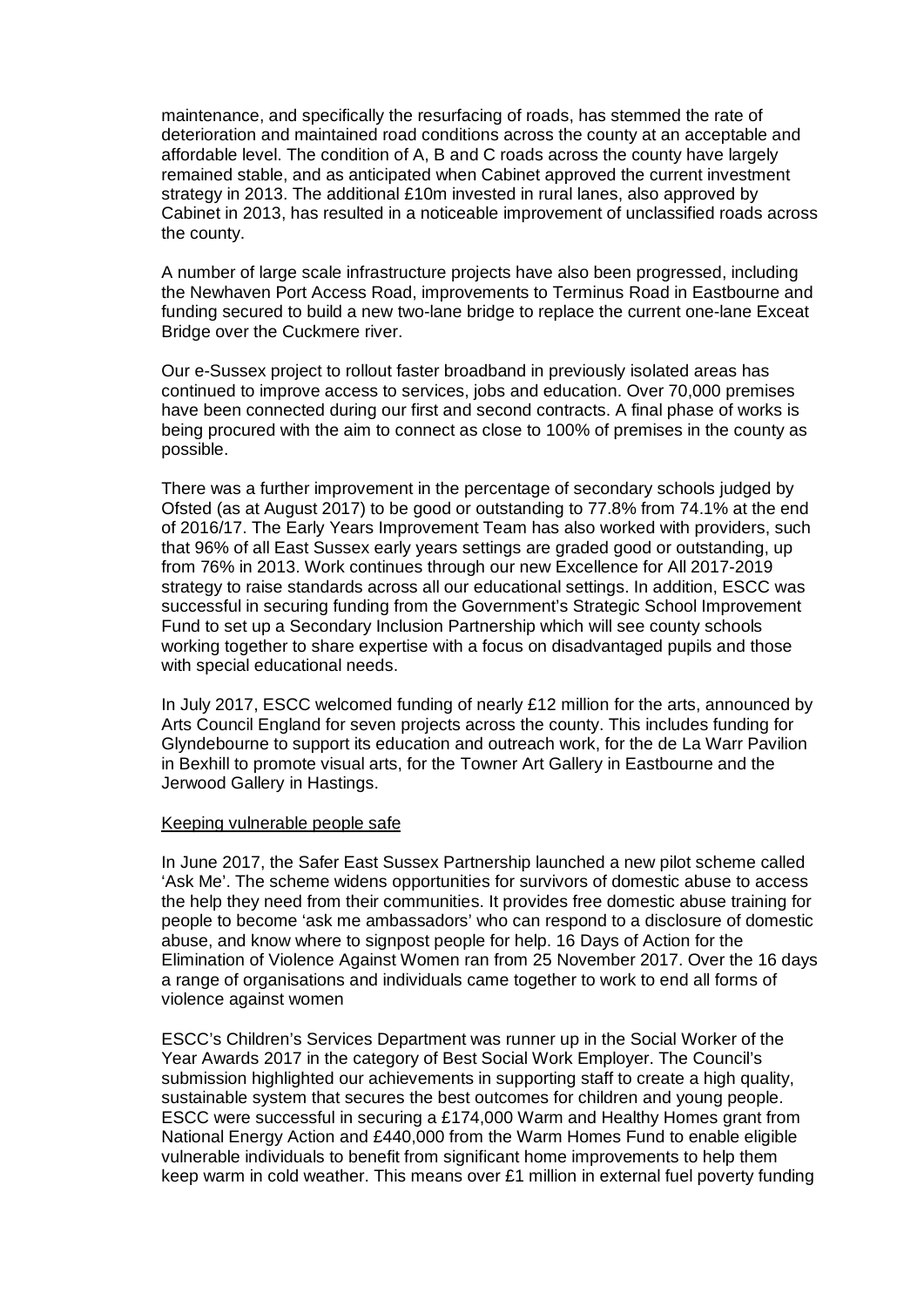has been secured during the past two years.

By the end of December 2017, 61 organisations had joined the East Sussex Against Scams Partnership (ESASP) Charter which aims to make East Sussex a scam-free county. Over 687 residents have participated in Friends Against Scams awareness sessions which aim to reduce the likelihood of them, or people they know or care for, from becoming vulnerable victims of fraud and scams.

#### Helping people help themselves

Plans for closer health and care integration were given the green light by the Alliance partners (Eastbourne, Hailsham and Seaford CCG, Hastings and Rother CCG, ESCC, East Sussex Health Care NHS Trust and Sussex Partnership NHS Foundation Trust) in the East Sussex Better Together (ESBT) programme in July 2017. Our ambition is to deliver a fully integrated health and social care system in East Sussex that will ensure every service user enjoys proactive, joined up care that supports them to live as healthily and independently as possible. We are now developing a single health and care entity to manage the £850 million spent each year on the health and care needs of people in East Sussex. In recognition of this work, the ESBT Alliance won the 'Improved Partnerships between Health and Local Government' award at the prestigious 2017 Health Service Journal Awards. Examples of more integrated services include Locality Link Workers who act as a conduit between the statutory services, the voluntary sector and the community. Integrated locality teams (ILTs), made up of nurses, therapists, social workers and proactive care practitioners from East Sussex Health Care Trust (ESHT) and ESCC, have also been rolled out across the Eastbourne, Hailsham and Seaford and Hastings and Rother CCG areas.

There have been improvements against Adult Social Care key measures. Delayed transfers of Care (delayed days) from hospital per 100,000 population (aged 18+) has improved from 24.4 in April 2017 to 12.7 in November 2017. The proportion of older people (aged 65+) who are still at home 91 days after discharge from hospital into reablement / rehabilitation services for April to September 2017 is 91.7% - up from 90.5% in 2016/17.

An initiative helping young people with disabilities travel independently to school, college or training won national recognition. The Learning Independence for Travel (LIFT) training programme was one of just seven schemes shortlisted for a 'best service' award at the GO Excellence in Public Service Awards 2017/18.

One You East Sussex launched in October 2017 offers those who are struggling to make healthy lifestyle changes a bespoke support programme for help with weight loss, stopping smoking, getting active, drinking less and eating a healthy diet. Our Beat the Street East Sussex mass participation physical activity initiative saw more than 42,000 people take part and new Health and Wellbeing Community Hubs are due to be established in Hastings and Bexhill, helping people improve and manage their health by giving them access to information and support in one convenient place.

Schools across the county have been able to access additional funding to improve children's physical and mental health. Last year, 183 schools and colleges across the county received grants of £10,000 to develop and implement school health improvement plans and this year all schools were entitled to an additional £7,000 to further develop activities to boost health. In addition the ESCC primary school menu was accredited with the Soil Associations Food for Life Served Here Gold Standard, which recognises pupils are being served meals with the freshest, ethically sourced ingredients, free from additives and excessive salt and sugar.